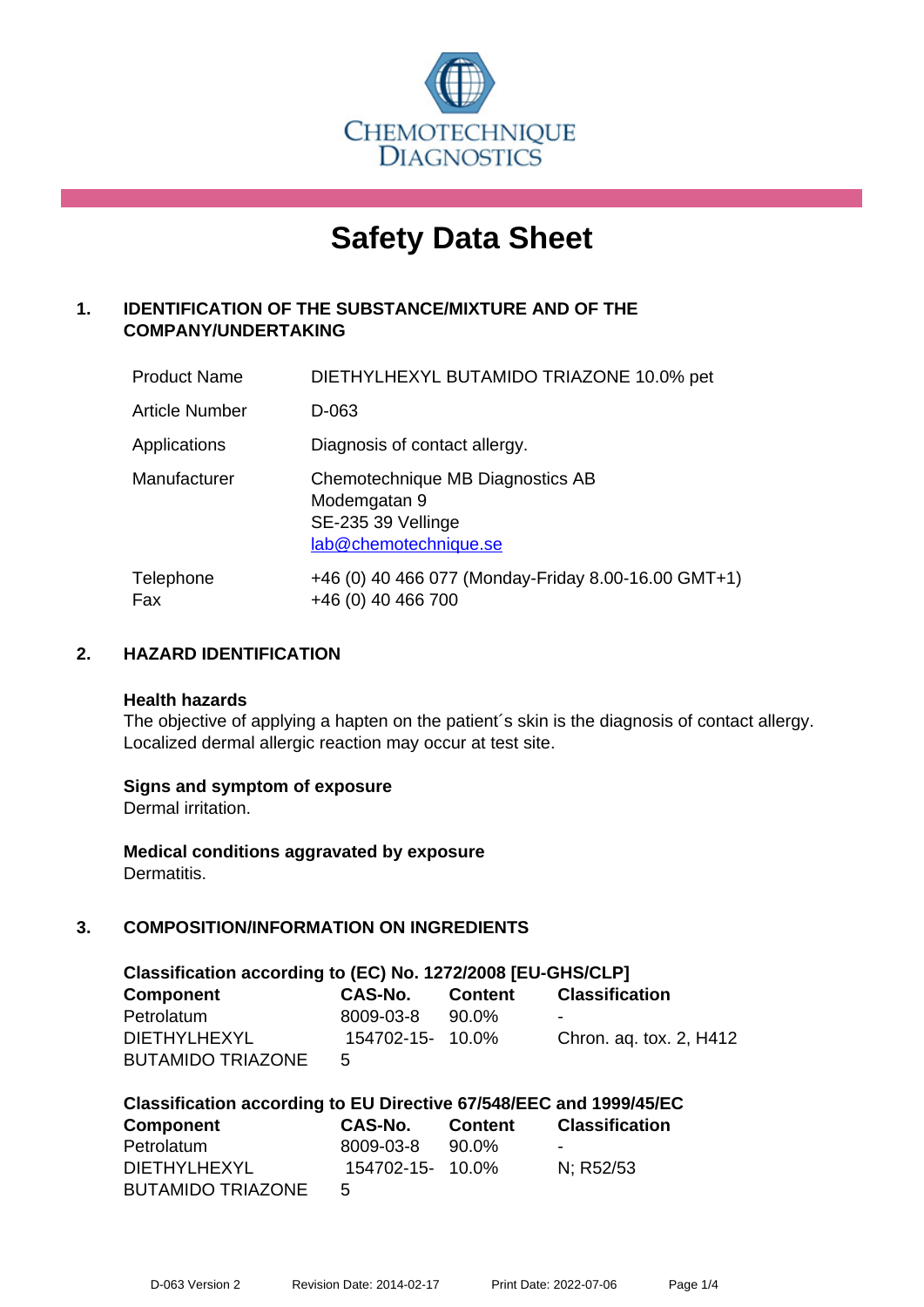#### **4. FIRST AID MEASURES**

#### **Emergency and first aid procedures**

Obtain medical attention.

#### **5. FIRE-FIGHTING MEASURES\***

#### **Suitable extinguish media**

CO2, powder or water spray. Fight larger fires with water spray or alcohol resistant foam.

# **For safety reasons unsuitable extinguishing agents**

Water with full jet.

#### **Special protective equipment for fire-fighters**

Wear self-contained respiratory protective device. Wear fully protective suit.

\*Data is shown for petrolatum only

#### **6. ACCIDENTAL RELEASES MEASURES**

**Steps to be taken if material is released or spilled** Contain and place in a closed container.

# **7. HANDLING AND STORAGE**

#### **Precautions to be taken in handling and storage**

Store dark at 5-8°C. Avoid extended exposure to light. FOR EXTERNAL USE ONLY.

# **8. EXPOSURE CONTROLS/PERSONAL PROTECTION**

# **Respiratory protection**

Not required.

**Ventilation** Local exhaust.

#### **Protective gloves** Disposal gloves.

**Eye protection** Not required with normal use.

# **Work/Hygienic practices**

Wash hands after each use.

# **9. PHYSICAL AND CHEMICAL PROPERTIES**

| Appearance | Beige Semi-solid |  |  |
|------------|------------------|--|--|
| Odour      | Odourless        |  |  |

Melting point\* 50-55° C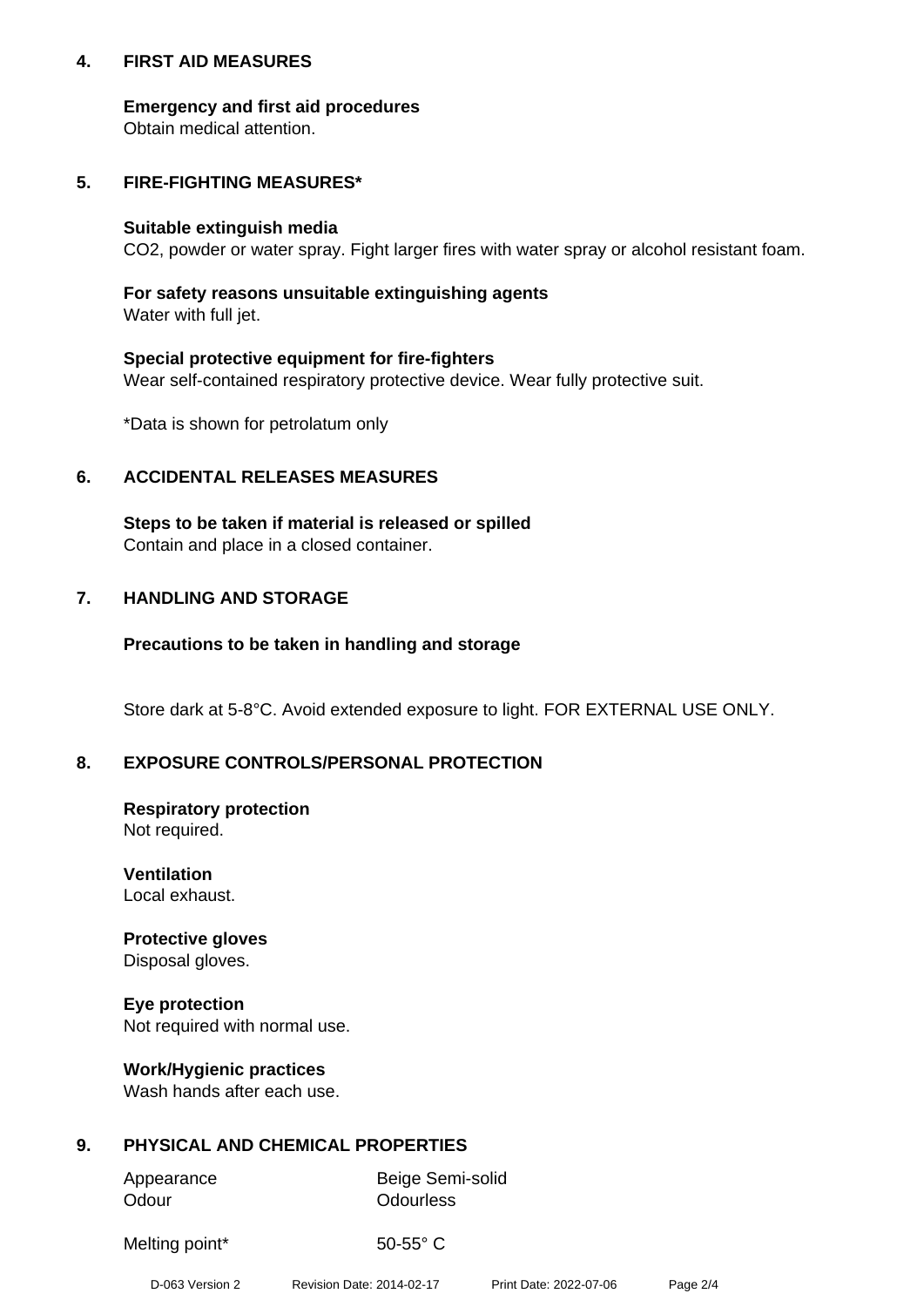Boiling point\* No data available Flash point\*  $>100^{\circ}$ C Self ignition\* Product does not self ignite. Danger of explosion\* Product does not present an explosion hazard. Density\* No data available. Solubility in/Miscibility with Water\* Insoluble

\*Data is shown for petrolatum only

#### **10. STABILITY AND REACTIVITY**

#### **Incompability**

May react with strong oxidizing agents.

#### **Stability**

Stable at recommended storage conditions.

#### **Hazardous byproducts**

Combustion may generate CO, CO2 and other oxides.

# **Hazardous polymerization**

Will not occur.

#### **11. TOXICOLOGICAL INFORMATION**

No data available.

#### **12. ECOLOGICAL INFORMATION**

No data available.

#### **13. DISPOSAL CONSIDERATIONS**

#### **Waste disposal method**

Comply with federal, state/provincial and local regulation.

#### **14. TRANSPORT INFORMATION**

Not dangerous goods.

#### **15. REGULATORY INFORMATION**

The classification is according to the latest editions of the EU lists, and extended by company and literature data.

#### **16. OTHER INFORMATION**

#### **Text of H-statements and R-phrases mentioned in Section 3**

| Chron. ag. tox. 2 | Chronic aquatic toxicity (Category 2)             |
|-------------------|---------------------------------------------------|
| H412              | Harmful to aquatic life with long lasting effects |
|                   |                                                   |